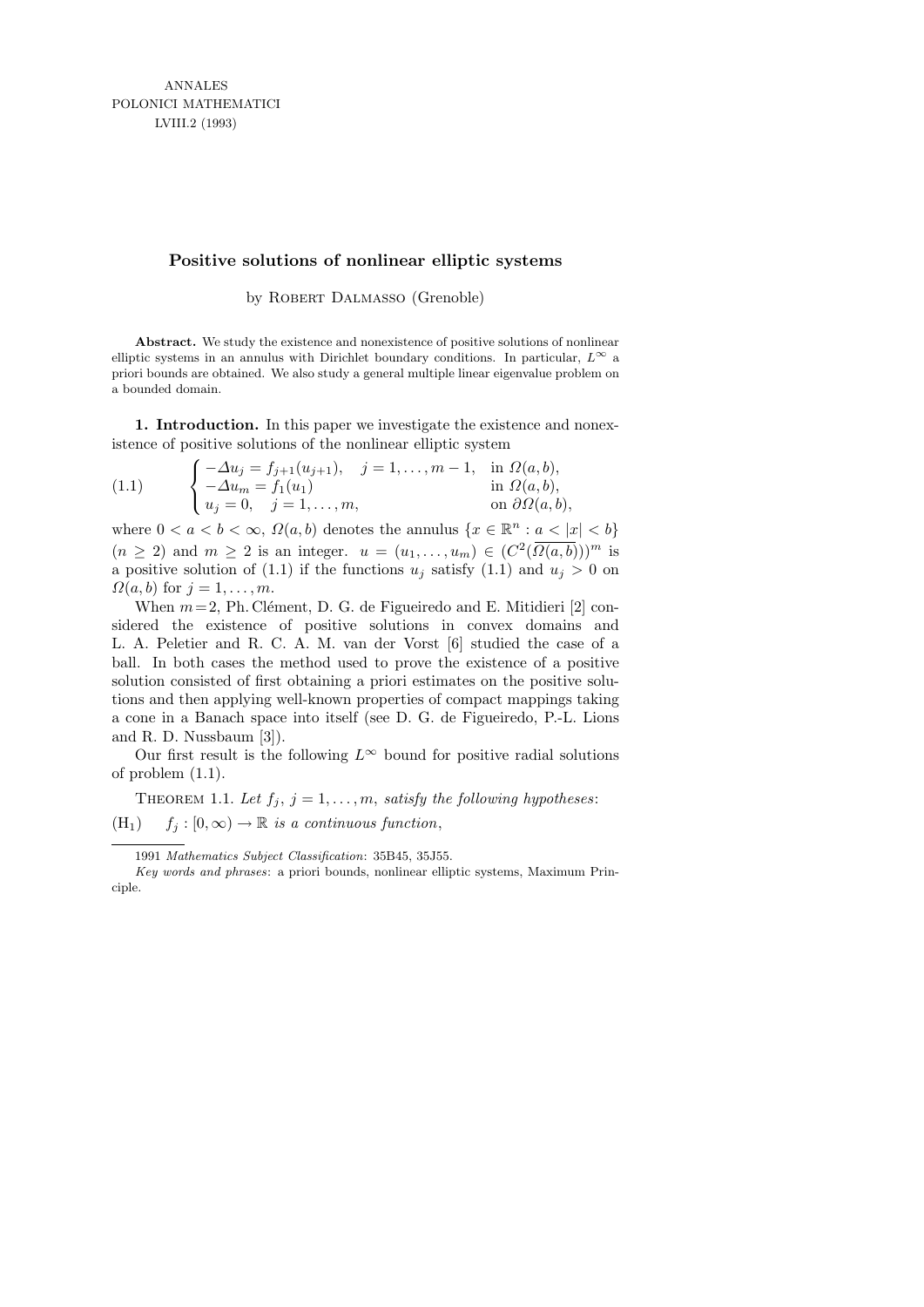$(H_2)$  lim  $\inf_{u\to\infty} f_j(u)/u > \alpha_j > 0$  and  $\alpha_1 \dots \alpha_m > \mu_1^m$  where  $\mu_1$  denotes the principal eigenvalue of  $-\Delta$  on  $\Omega(a, b)$  with Dirichlet boundary conditions.

Then there exists  $M > 0$  such that

$$
||u_j||_{\infty} \leq M, \quad j = 1, \ldots, m,
$$

for all positive radial solutions  $(u_1, \ldots, u_m) \in (C^2(\overline{\Omega(a, b)}))^m$  of  $(1.1)$ .

Under some additional assumptions on the functions  $f_j$ , we can use Theorem 1.1 to establish the existence of a positive radial solution of problem (1.1).

THEOREM 1.2. Let  $f_j$ ,  $j = 1, \ldots, m$ , satisfy  $(H_1)$ ,  $(H_2)$ . Assume moreover that

(H<sub>3</sub>)  $f_j (u) \geq 0$  for  $u > 0$ ,  $j = 1, ..., m$ ,

 $(H_4)$  lim  $\sup_{u\to 0} f_j(u)/u < \beta_j$  for  $j = 1, \ldots, m$  and  $\beta_1 \ldots \beta_m < \mu_1^m$ .

Then problem (1.1) has at least one positive radial solution  $(u_1, \ldots, u_m) \in$  $(C^2(\overline{\Omega(a,b)}))^m$ .

We have the following nonexistence result.

THEOREM 1.3. Assume that one of the following conditions is satisfied:

(i)  $f_j(s) > \gamma_j s$  for  $s > 0$ ,  $j = 1, ..., m$  where  $\gamma_1 ... \gamma_m \geq \mu_1^m$ ; (ii)  $f_j(s) < \delta_j s$  for  $s > 0$ ,  $j = 1, \ldots, m$  where  $\delta_j \geq 0$  for  $j = 1, \ldots, m$ and  $\delta_1 \ldots \delta_m \leq \mu_1^m$ .

Then problem (1.1) has no positive solution (whether radial or not)  $(u_1, \ldots, u_m) \in (C^2(\overline{\Omega(a, b)}))^m.$ 

As an application we consider the problem

(1.2) 
$$
\begin{cases}\n-\Delta u_j = \varrho_{j+1} u_{j+1} + u_{j+1}^{p_{j+1}}, & j = 1, ..., m-1, \text{ in } \Omega(a, b), \\
-\Delta u_m = \varrho_1 u_1 + u_1^{p_1} & \text{ in } \Omega(a, b), \\
u_j = 0, & j = 1, ..., m, \text{ on } \partial\Omega(a, b),\n\end{cases}
$$

where  $\rho_j \geq 0$  and  $p_j > 1$  for  $j = 1, ..., m$ . For problem (1.2) we have the following corollary.

COROLLARY 1.1. (i) Assume that  $\rho_1 \dots \rho_m < \mu_1^m$ . Then problem (1.2) has at least one positive radial solution  $(u_1, \ldots, u_m) \in (C^2(\overline{\Omega(a,b)}))^m$ .

(ii) Assume that  $\rho_1 \ldots \rho_m \geq \mu_1^m$ . Then problem (1.2) has no positive solution (whether radial or not)  $(u_1, \ldots, u_m) \in (C^2(\overline{\Omega(a,b)}))^m$ .

 $R$ e m a r k 1.1. Problem  $(1.2)$  is an example of a perturbed system (see Theorem 2.1 in Section 2).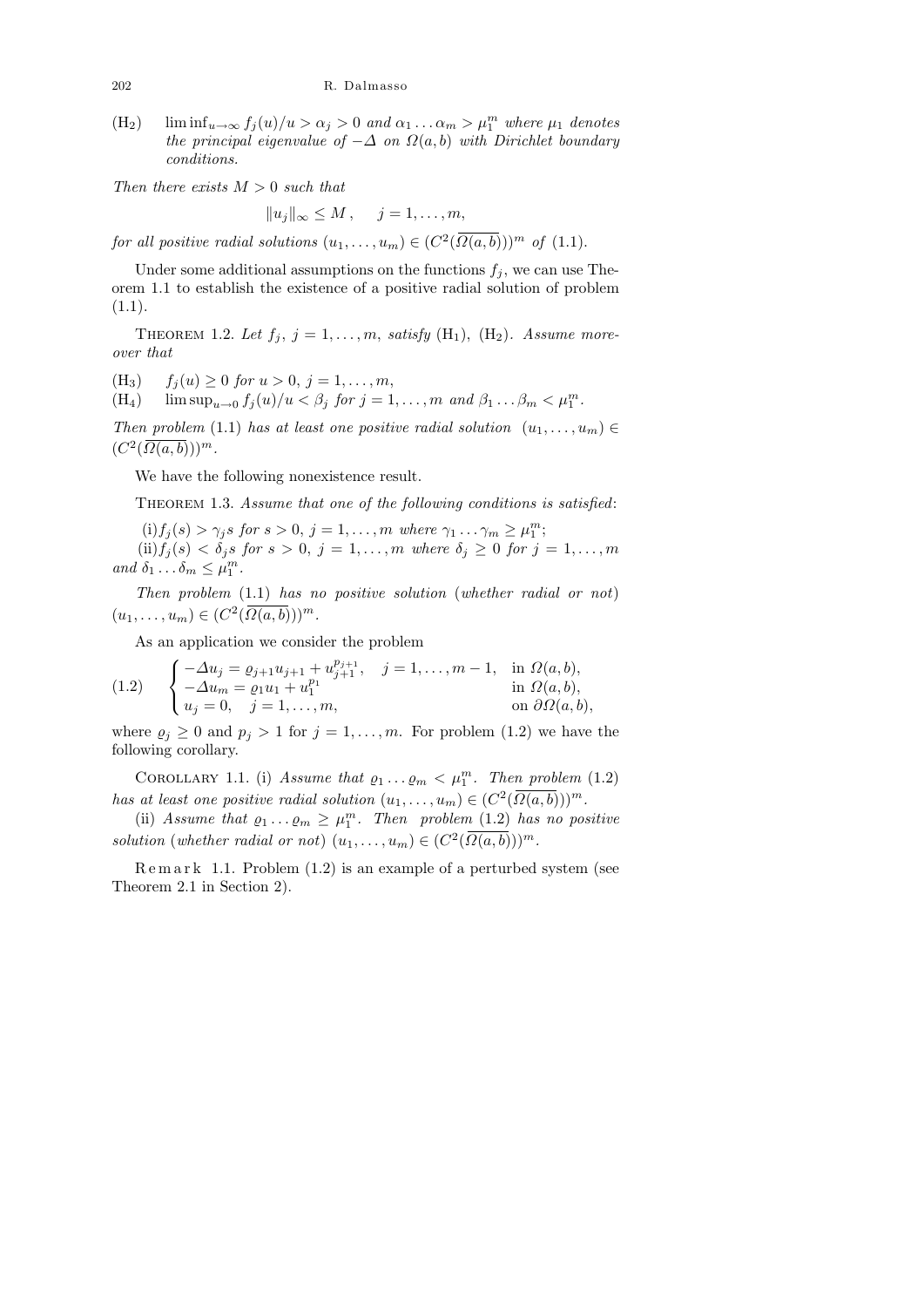When we are interested in positive radial solutions, the problem under consideration reduces to the one-dimensional boundary value problem

(1.3) 
$$
\begin{cases}\n-\Delta u_j = f_{j+1}(u_{j+1}), & j = 1, ..., m-1, \text{ in } (a, b), \\
-\Delta u_m = f_1(u_1) & \text{in } (a, b), \\
u_j(a) = u_j(b) = 0, & j = 1, ..., m,\n\end{cases}
$$

where  $\Delta$  denotes the polar form of the Laplacian, i.e.

$$
\Delta = t^{1-n} \frac{d}{dt} \bigg( t^{n-1} \frac{d}{dt} \bigg).
$$

Our paper is organized as follows. In Section 2 we study a general multiple linear eigenvalue problem for systems. Theorems 1.1, 1.2 and 1.3 are proved in Sections 3, 4 and 5 respectively. Finally, in Section 6 we give a qualitative result for positive solutions (whether radial or not) of (1.1) when the functions  $f_j$  are nondecreasing.

2. A multiple linear eigenvalue problem for systems. In this section we consider the linear eigenvalue problem

(2.1) 
$$
\begin{cases}\n-\Delta u_j = \lambda_{j+1} u_{j+1}, & j = 1, ..., m-1, \text{ in } \Omega, \\
-\Delta u_m = \lambda_1 u_1 & \text{ in } \Omega, \\
u_j > 0, & j = 1, ..., m, \text{ in } \Omega, \\
u_j = 0, & j = 1, ..., m, \text{ on } \partial \Omega,\n\end{cases}
$$

where  $\Omega$  is a bounded domain in  $\mathbb{R}^n$   $(n \geq 1)$  with smooth boundary  $\partial\Omega$  and  $m \geq 2$  is an integer. We denote by  $\mu_1$  the principal eigenvalue of the Laplacian on  $\Omega$  with Dirichlet boundary conditions and  $\varphi_1$  is the corresponding (positive) eigenfunction. We have the following theorem.

THEOREM 2.1. Problem  $(2.1)$  has a solution if and only if

$$
\lambda_j > 0
$$
,  $j = 1, ..., m$ , and  $\lambda_1 ... \lambda_m = \mu_1^m$ .

The solution is given by  $u_j = c_j \varphi_1$  where  $c_1 > 0$  is an arbitrary constant and  $c_j = c_1(\lambda_2 \ldots \lambda_j)^{-1}(\lambda_1 \ldots \lambda_m)^{(j-1)/m}$  for  $j = 2, \ldots, m$ .

P r o o f. We first note that  $\lambda_j > 0$  for  $j = 1, ..., m$ . Indeed assume that there exists  $j \in \{1, \ldots, m\}$  such that  $\lambda_j \leq 0$ . We deduce from (2.1) that  $\Delta u_{j-1} \geq 0$  on  $\Omega$  (where  $u_{j-1} = u_m$  if  $j = 1$ ), hence  $u_{j-1} \leq 0$  on  $\Omega$  by the Maximum Principle and we reach a contradiction.

LEMMA 2.1. Let  $a_1 > 0$  be arbitrary and define

$$
a_j = a_1 \lambda_2 \dots \lambda_j (\lambda_1 \dots \lambda_m)^{(1-j)/m} \quad \text{for } j = 2, \dots, m.
$$

Then, setting  $v_i = a_i u_i$ , we have

(2.2) 
$$
\begin{cases}\n-\Delta v_j = \mu_1 v_{j+1}, & j = 1, \dots, m-1, & \text{in } \Omega, \\
-\Delta v_m = \mu_1 v_1 & \text{in } \Omega, \\
v_j = 0, & j = 1, \dots, m, & \text{on } \partial \Omega.\n\end{cases}
$$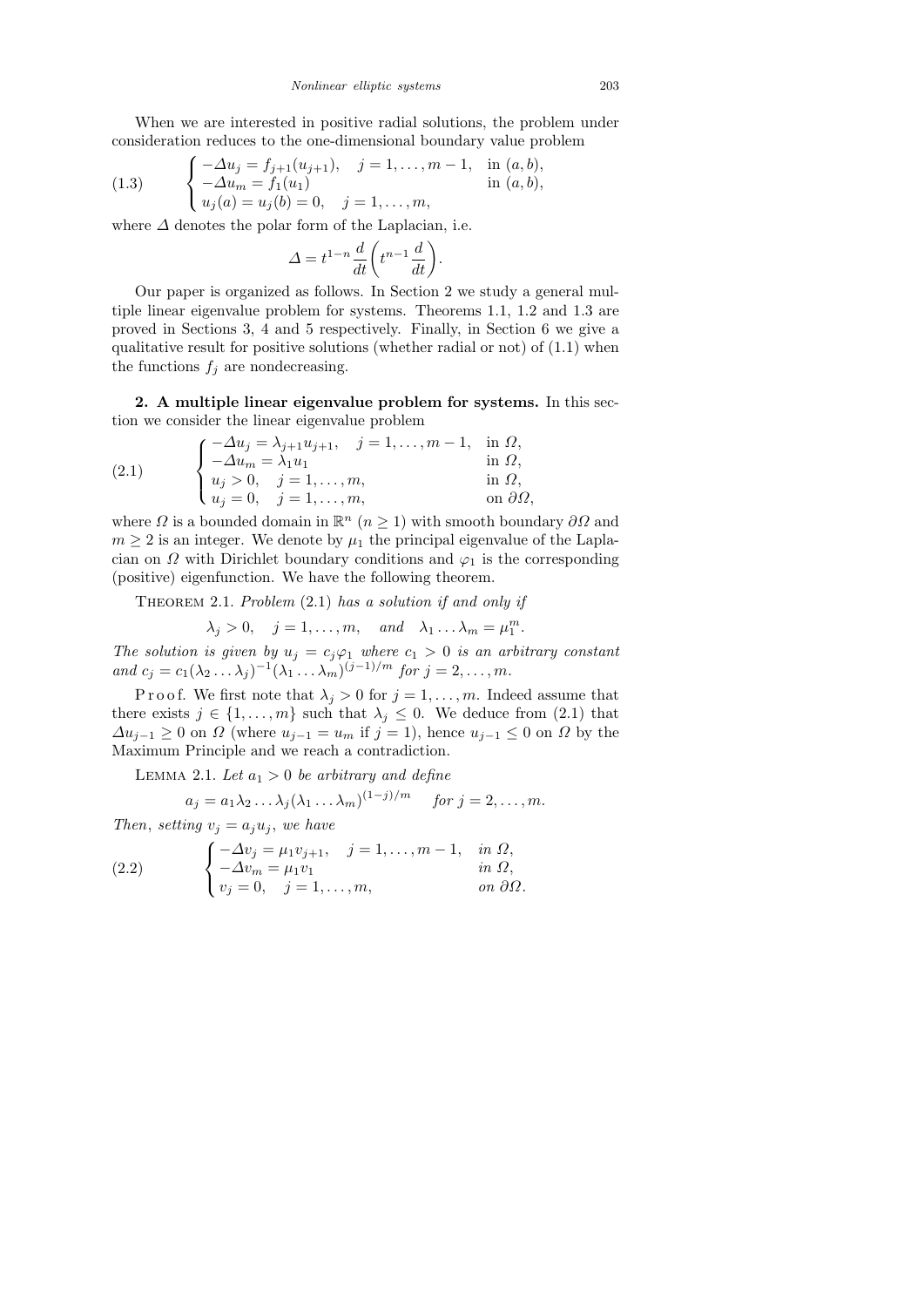Moreover,  $\mu_1^m = \lambda_1 \dots \lambda_m$ .

P r o o f. Using  $(2.1)$  we easily get

$$
\begin{cases}\n-\Delta v_j = \alpha v_{j+1}, & j = 1, ..., m-1, \text{ in } \Omega, \\
-\Delta v_m = \alpha v_1 & \text{ in } \Omega, \\
v_j = 0, & j = 1, ..., m,\n\end{cases}
$$

where  $\alpha = (\lambda_1 \dots \lambda_m)^{1/m}$ , from which we deduce that

(2.3) 
$$
\begin{cases}\n-\Delta(v_1 + \ldots + v_m) = \alpha(v_1 + \ldots + v_m) & \text{in } \Omega, \\
v_1 + \ldots + v_m = 0, & \text{on } \partial\Omega.\n\end{cases}
$$

We have  $v_1 + \ldots + v_m > 0$  on  $\Omega$ . Since the only positive solution of problem (2.3) is  $C\varphi_1$  with the eigenvalue  $\mu_1$  where  $C > 0$  is a constant, we get  $v_1 + \ldots + v_m = C\varphi_1$  with  $C > 0$  and  $\alpha = \mu_1$ . The proof of the lemma is complete.

To conclude the proof of the theorem we shall prove that

$$
(2.4) \t v_1 = \ldots = v_m.
$$

We prove (2.4) by induction.

Assume that  $m = 2$ . Then from Lemma 2.1 we get

(2.5) 
$$
\begin{cases} \Delta(v_1 - v_2) = \mu_1(v_1 - v_2) & \text{in } \Omega, \\ v_1 - v_2 = 0 & \text{on } \partial\Omega. \end{cases}
$$

Multiplying the differential equation of (2.5) by  $v_1 - v_2$  and integrating over  $\varOmega$  we obtain

$$
-\int_{\Omega} |\nabla (v_1 - v_2)|^2 dx = \mu_1 \int_{\Omega} (v_1 - v_2)^2 dx,
$$

which implies that  $v_1 = v_2$ .

Now we suppose that (2.4) holds for  $2 \le m \le r - 1$  ( $r \ge 3$ ) and we must prove it for  $m = r$ .

If  $r = 2p \geq 4$ , then from Lemma 2.1 we get

$$
(-1)^p \Delta^p v_1 = \mu_1^p v_{p+1} \quad \text{and} \quad (-1)^p \Delta^p v_{p+1} = \mu_1^p v_1 \quad \text{ on } \Omega,
$$

from which we deduce

(2.6) 
$$
(-1)^p \Delta^p (v_1 - v_{p+1}) = -\mu_1^p (v_1 - v_{p+1}).
$$

Multiplying (2.6) by  $v_1 - v_{p+1}$  and integrating over  $\Omega$  yields

$$
(2.7) \quad (-1)^p \int_{\Omega} (v_1 - v_{p+1}) \Delta^p (v_1 - v_{p+1}) \, dx = -\mu_1^p \int_{\Omega} (v_1 - v_{p+1})^2 \, dx \, .
$$

The left hand side in (2.7) is equal to

$$
\int_{\Omega} \left( \Delta^k (v_1 - v_{2k+1}) \right)^2 dx \quad \text{if } p = 2k,
$$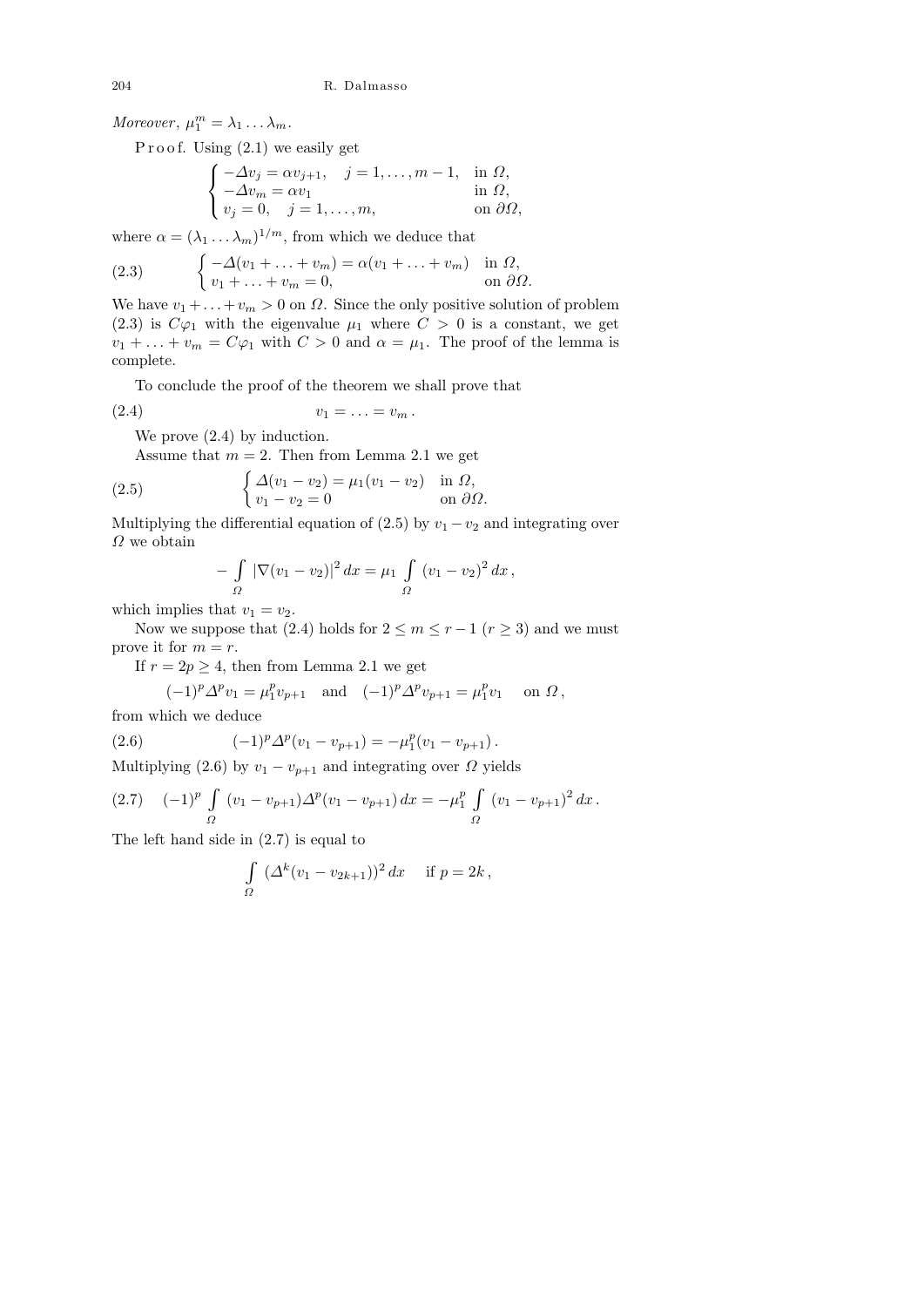and to

$$
\int_{\Omega} |\nabla \Delta^k (v_1 - v_{2k+2})|^2 dx \quad \text{if } p = 2k+1.
$$

In each case we get  $v_1 = v_{p+1}$ . Then using the induction hypothesis we obtain  $v_1 = \ldots = v_{2p}$ .

If  $r = 2p + 1$ , we write

$$
(2.8) \qquad \sum_{1 \le j < k \le 2p+1} \int_{\Omega} (v_j - v_k)^2 \, dx = \sum_{1 \le j < k \le 2p+1} \int_{\Omega} (v_j^2 + v_k^2 - 2v_j v_k) \, dx
$$
\n
$$
= 2p \sum_{j=1}^{2p+1} \int_{\Omega} v_j^2 \, dx - 2 \sum_{1 \le j < k \le 2p+1} \int_{\Omega} v_j v_k \, dx \, .
$$

Now for each  $i \in \{1, \ldots, 2p+1\}$  we define

$$
A_i = \left\{ (j, k) : 1 \le j < k \le 2p + 1 \text{ and } \int_{\Omega} v_i^2 \, dx = \int_{\Omega} v_j v_k \, dx \right\},
$$
\n
$$
B_i = \left\{ h \in \{1, \dots, 2p + 1\} : \int_{\Omega} v_i^2 \, dx = \int_{\Omega} v_h^2 \, dx \right\}.
$$

Let  $s \in \{1, \ldots, 2p+1\}$  be such that

$$
\{1, ..., 2p + 1\} = \bigcup_{a=1}^{s} B_{i_a} \text{ and } B_{i_a} \cap B_{i_b} = \emptyset \text{ for } a \neq b.
$$

We shall show that

(2.9)  $\#A_{i_a} = \#B_{i_a} \cdot p \quad \text{for } a = 1, \dots, s.$ 

Then, since  $\sum_{1 \le j \le k \le 2p+1} 1 = p(2p+1)$  we deduce from (2.8) and (2.9) that

$$
\sum_{1 \le j < k \le 2p+1} \int_{\Omega} (v_j - v_k)^2 \, dx = 0
$$

and hence  $v_1 = \ldots = v_{2p+1}$ .

It remains to prove  $(2.9)$ . Using the equations  $(2.2)$  and integrations over  $\varOmega$  we obtain

$$
\int_{\Omega} v_{p+1}^2 dx = \int_{\Omega} v_p v_{p+2} dx = \dots = \int_{\Omega} v_1 v_{2p+1} dx,
$$
  

$$
\int_{\Omega} v_j^2 dx = \int_{\Omega} v_{j-1} v_{j+1} dx = \dots = \int_{\Omega} v_1 v_{2j-1} dx
$$
  

$$
= \int_{\Omega} v_{2p+1} v_{2j} dx = \dots = \int_{\Omega} v_{p+j} v_{p+j+1} dx,
$$

for  $1 \leq j \leq p$  where  $v_0 = v_{2p+1}$ , and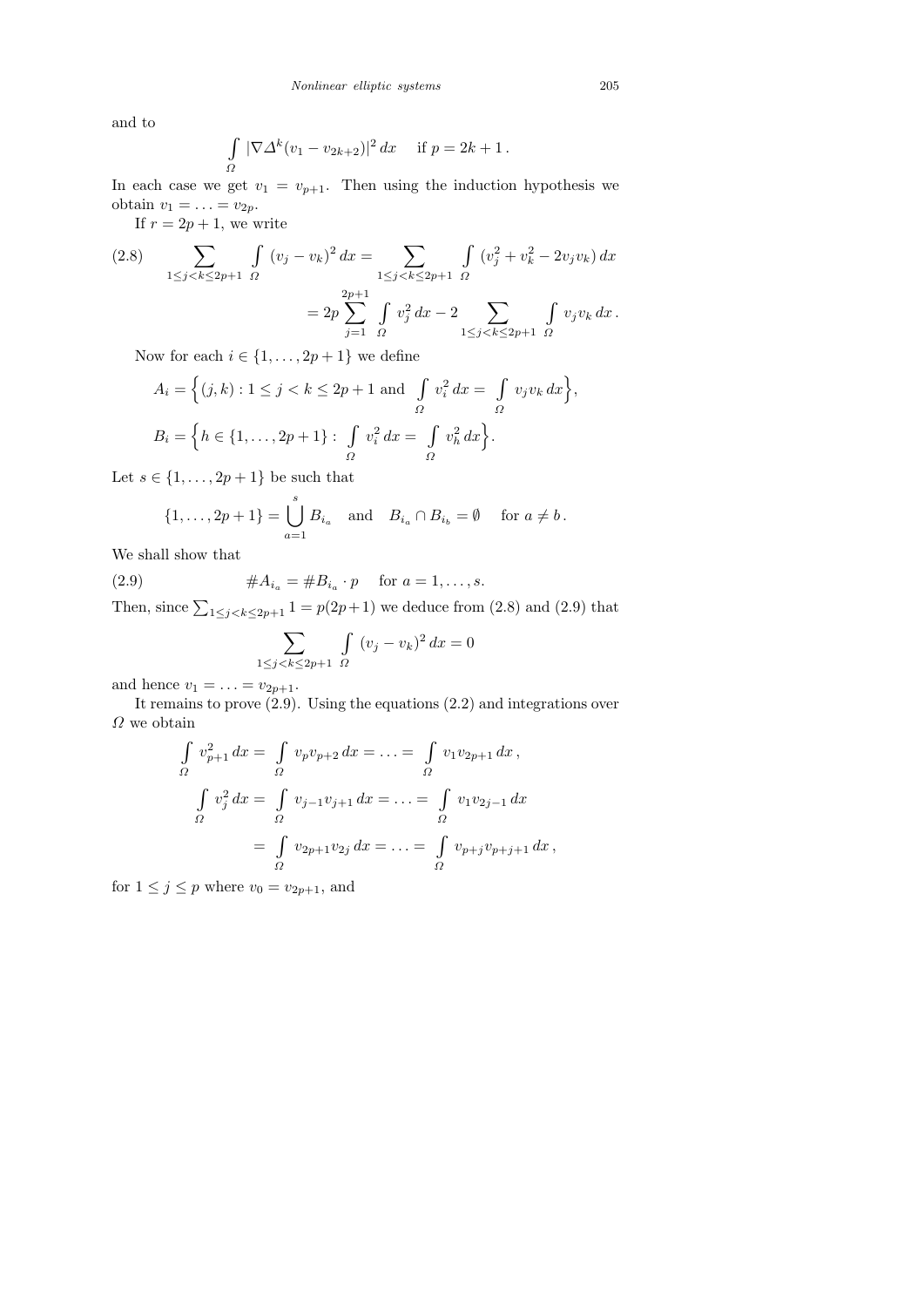$$
\int_{\Omega} v_j^2 dx = \int_{\Omega} v_{j-1}v_{j+1} dx = \dots = \int_{\Omega} v_{2j-2p-1}v_{2p+1} dx
$$

$$
= \int_{\Omega} v_{2j-2p-2}v_1 dx = \dots = \int_{\Omega} v_{j-p}v_{j-p-1} dx
$$

for  $p + 2 \le j \le 2p + 1$  where  $v_{2p+2} = v_1$ . Thus we immediately get (2.9).

 $R$  e m a r k 2.1. When  $m = 2$  Theorem 2.1 was proved by R. C. A. M. van der Vorst [9].

As an application we consider the eigenvalue problem for the polyharmonic operator:

(2.10) 
$$
\begin{cases} (-1)^m \Delta^m u = \lambda u & \text{in } \Omega, \\ u = \Delta u = \ldots = \Delta^{m-1} u = 0 & \text{on } \partial \Omega. \end{cases}
$$

Then we have the following corollary.

COROLLARY 2.1. Problem (2.10) has a solution  $u > 0$  in  $\Omega$  if and only if  $\lambda = \mu_1^m$ . The solution is given by  $u = C\varphi_1$  where  $C > 0$ .

P r o o f. Clearly  $\lambda > 0$  if u is a nontrivial solution of (2.10). Now we note that problem (2.10) is equivalent to

(2.11) 
$$
\begin{cases}\n-\Delta u_j = u_{j+1}, & j = 1, \dots, m-1, \text{ in } \Omega, \\
-\Delta u_m = \lambda u_1 & \text{ in } \Omega, \\
u_j = 0, & j = 1, \dots, m,\n\end{cases}
$$

where  $u = u_1$ . Then the Maximum Principle implies that  $u_m > 0$  in  $\Omega$  and by an induction argument we get  $u_j > 0$  in  $\Omega$  for  $j = 2, \ldots, m$ . Therefore we can apply Theorem 2.1.

Remark 2.2. Let  $(\lambda, u)$  be a solution of  $(2.10)$  with  $u \neq 0$ . As before we write  $(2.10)$  as  $(2.11)$  with  $u = u_1$ . Then, applying Lemma 3.9 of [9] we get

(2.12) 
$$
m\lambda \int_{\Omega} u_1^2 dx = \frac{1}{2} \int_{\partial \Omega} \Big( \sum_{1 \le j \le m} \nabla u_j \cdot \nabla u_{m-j+1} \Big) (\nu \cdot x) ds
$$

where  $\nu$  is the outward normal on  $\partial\Omega$ . Then after normalizing u so that  $||u|| = 1$  in  $L^2(\Omega)$  we obtain

$$
\lambda = \frac{(-1)^{m-1}}{2m} \int_{\partial\Omega} \Big( \sum_{1 \le j \le m} \nabla \Delta^{j-1} u \cdot \nabla \Delta^{m-j} u \Big) (\nu \cdot x) \, ds \, .
$$

When  $m = 1$ , this relation was found by F. Rellich [7].

Now if  $u > 0$  in  $\Omega$ , by Theorem 2.1 we have  $u_j = c_j \varphi_1$  where  $c_1 > 0$ is an arbitrary constant and  $c_j = c_1 \lambda^{(j-1)/m}$  for  $j = 2, \ldots, m$ . We deduce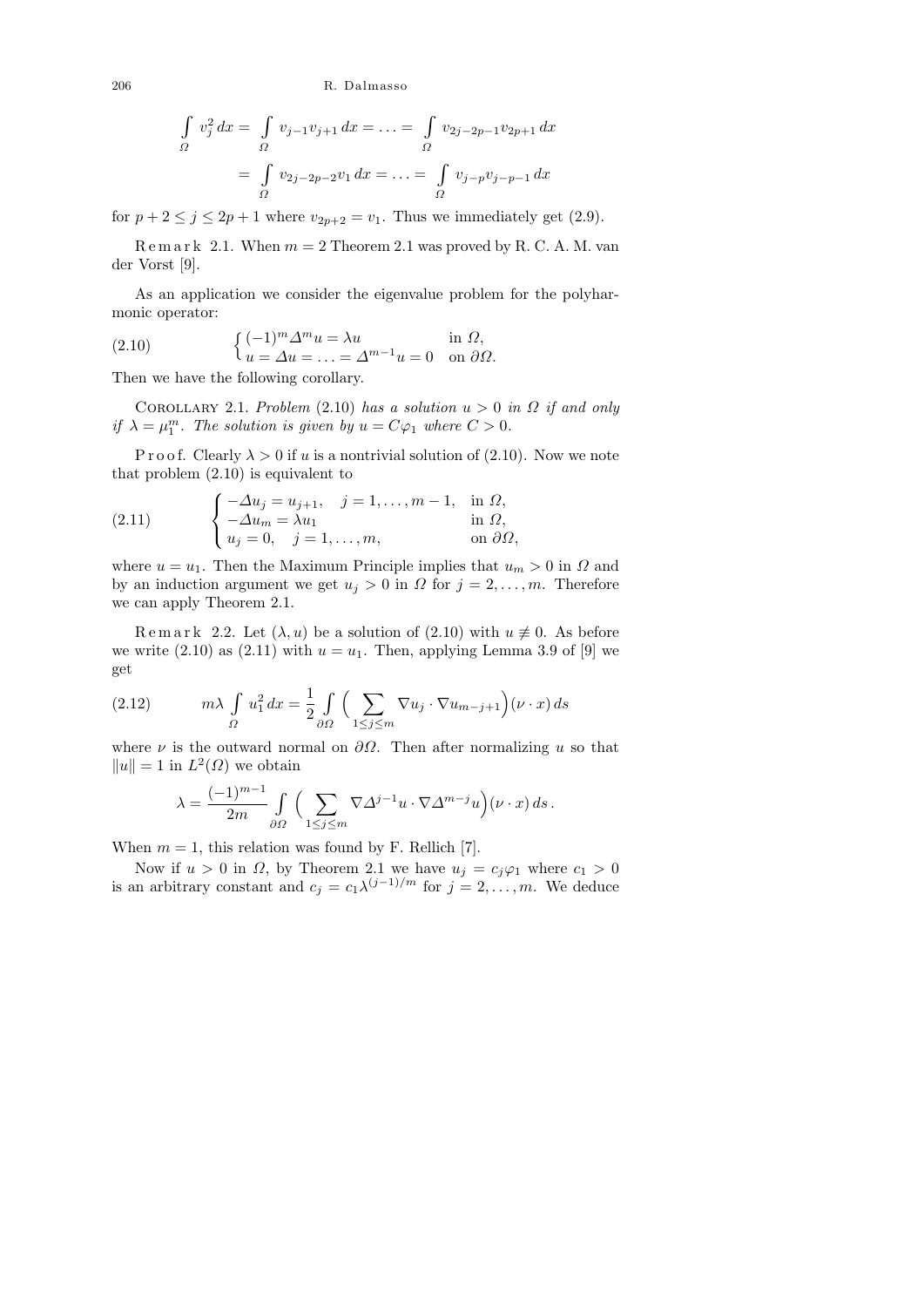from  $(2.12)$  that

$$
\mu_1 = \lambda^{1/m} = \frac{1}{2} \frac{\int_{\partial\Omega} |\nabla u|^2 (\nu \cdot x) ds}{\int_{\Omega} u^2 dx}.
$$

**3. Proof of Theorem 1.1.** We shall prove that there exists  $M > 0$ such that

(3.1) 
$$
||u_j||_{\infty} \le M, \quad j = 1, ..., m,
$$

for all positive solutions  $(u_1, \ldots, u_m) \in (C^2([a, b]))^m$  of  $(1.3)$ .

Let  $\varphi_1 \in C^2([a, b])$  be a positive eigenfunction associated with  $\mu_1$ . By (H<sub>2</sub>), there exist  $K_j > 0$  for  $j = 1, ..., m$  such that

$$
f_j(u) \ge \alpha_j u - K_j
$$
 for  $u \ge 0$  and  $j = 1, ..., m$ .

Now let  $(u_1, \ldots, u_m) \in (C^2([a, b]))^m$  be a positive solution of (1.3). Then,  $C$  denoting a generic positive constant, we have

$$
(3.2) \quad \mu_1^m \int_a^b t^{n-1} \varphi_1 u_1 dt = -\mu_1^{m-1} \int_a^b t^{n-1} u_1 \Delta \varphi_1 dt
$$
  

$$
= -\mu_1^{m-1} \int_a^b t^{n-1} \varphi_1 \Delta u_1 dt = \mu_1^{m-1} \int_a^b t^{n-1} \varphi_1 f_2(u_2) dt
$$
  

$$
\geq \alpha_2 \mu_1^{m-1} \int_a^b t^{n-1} \varphi_1 u_2 dt - C \geq \dots
$$
  

$$
\geq \alpha_2 \dots \alpha_j \mu_1^{m-j} \int_a^b t^{n-1} \varphi_1 f_{j+1}(u_{j+1}) dt - C
$$
  

$$
\geq \alpha_2 \dots \alpha_{j+1} \mu_1^{m-j} \int_a^b t^{n-1} \varphi_1 u_{j+1} dt - C
$$

for  $j = 1, ..., m$  where  $f_{m+1} = f_1$ ,  $\alpha_{m+1} = \alpha_1$  and  $u_{m+1} = u_1$ . From (3.2) we deduce that

(3.3) 
$$
\int_{a}^{b} \varphi_1 u_j dt \leq C \text{ and } \int_{a}^{b} \varphi_1 |f_j(u_j)| dt \leq C
$$

for  $j = 1, \ldots, m$  where C is again a generic positive constant. Now we have

(3.4) 
$$
u_j(t) = \int_a^b G(t,s) f_{j+1}(u_{j+1}(s)) ds, \quad j = 1, ..., m,
$$

for  $t \in [a, b]$ , where  $G(t, s)$  denotes the Green's function of the operator  $-\Delta$ on  $(a, b)$  with Dirichlet boundary conditions. We easily show that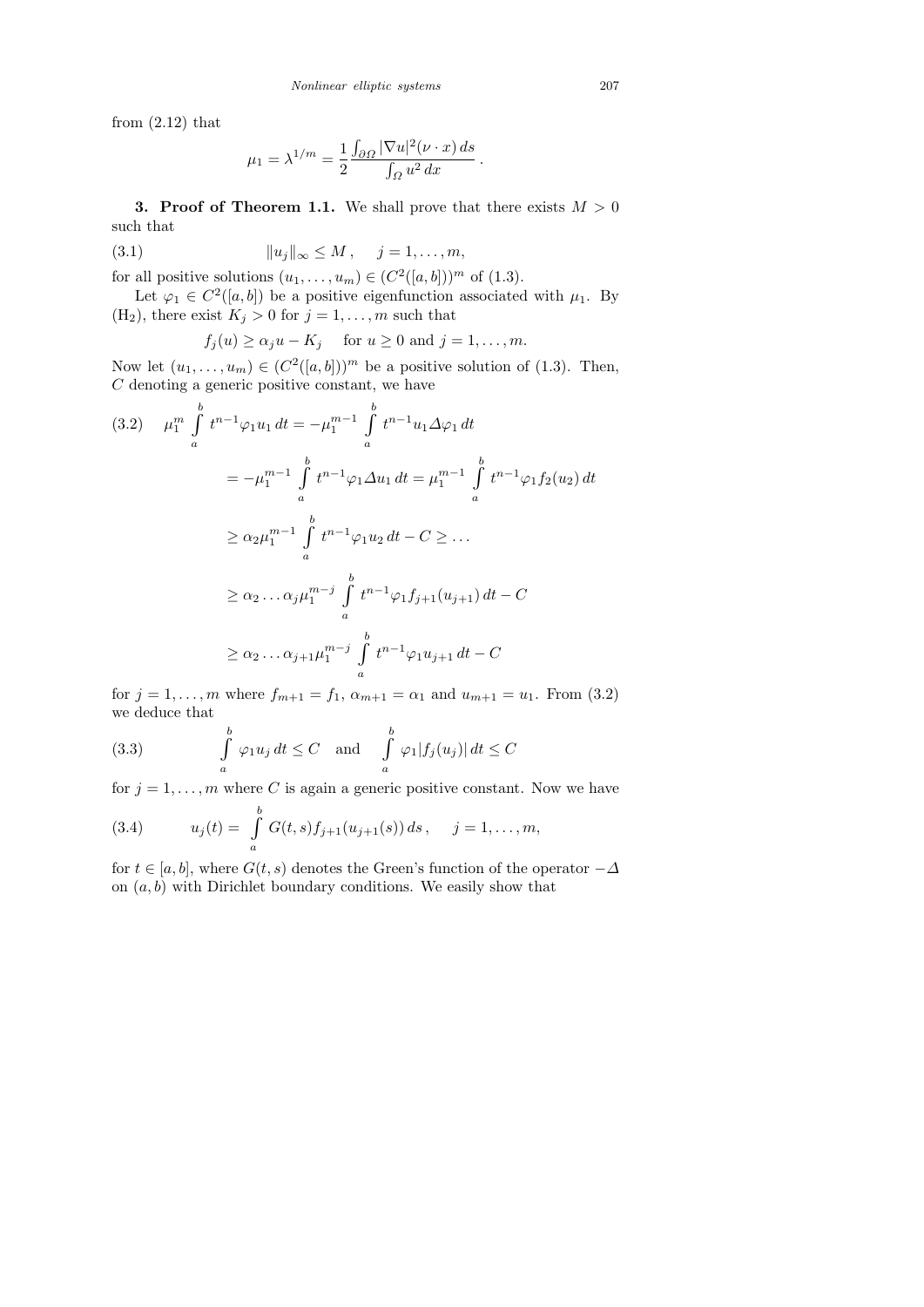$$
G(t,s) = \frac{s}{(n-2)t^{n-2}(b^{n-2} - a^{n-2})}
$$

$$
\times \begin{cases} (s^{n-2} - a^{n-2})(b^{n-2} - t^{n-2}), & a \le s \le t \le b, \\ (t^{n-2} - a^{n-2})(b^{n-2} - s^{n-2}), & a \le t \le s \le b, \end{cases}
$$

if  $n \geq 3$ , and

$$
G(t,s) = \frac{s}{\ln b - \ln a} \begin{cases} (\ln b - \ln t)(\ln s - \ln a), & a \le s \le t \le b, \\ (\ln t - \ln a)(\ln b - \ln s), & a \le t \le s \le b, \end{cases}
$$

if  $n = 2$ . Define

$$
\varrho(t) = (t - a)(b - t) \quad \text{for } a \le t \le b.
$$

Then we have

(3.5)  $0 \le G(t, s) \le c_1 \rho(s)$  for  $a \le t, s \le b$ 

and

$$
(3.6) \t\t\t c_2 \varrho \le \varphi_1 \le c_3 \varrho \quad \text{on } [a, b]
$$

for some positive constants  $c_i$ ,  $j = 1, 2, 3$ . From  $(3.3)$ – $(3.6)$  we easily get  $u_i(t) \leq C$  for  $t \in [a, b]$  and  $j = 1, \ldots, m$  where C is a positive constant, and (3.1) is proved.

# 4. Proof of Theorem 1.2.

We shall prove that problem (1.3) has at least one positive solution  $(u_1, \ldots, u_m) \in (C^2([a, b]))^m$ . The proof makes use of a fixed point theorem originally due to Krasnosel'ski˘ı [5] and Benjamin [1]. Here we use the following modified version.

PROPOSITION 4.1 ([3], p. 56). Let C be a cone in a Banach space X and  $\Phi: C \to C$  a compact map such that  $\Phi(0) = 0$ . Assume that there exist numbers  $0 < r < R$  such that

(i)  $u \neq \theta \Phi(u)$  for  $\theta \in [0,1]$  and  $u \in C$  such that  $||u|| = r$ ,

(ii) there exists a compact map  $F : \overline{B}_R \times [0,\infty) \to C$  (where  $B_{\varrho} =$  ${u \in C : \|u\| < \varrho}$  such that  $F(u, 0) = \varPhi(u)$  for  $||u|| = R$ ,  $F(u, x) \neq u$ for  $||u|| = R$  and  $0 \le x < \infty$  and  $F(u, x) = u$  has no solution  $u \in \overline{B}_R$  for  $x \geq x_0$ .

Then if  $U = \{u \in C : r < ||u|| < R\}$ , one has

$$
i_C(\Phi, B_R) = 0
$$
,  $i_C(\Phi, B_r) = 1$ ,  $i_C(\Phi, U) = -1$ ,

where  $i_C(\Phi, W)$  denotes the fixed point index of  $\Phi$  on W. In particular,  $\Phi$ has a fixed point in U.

Now let X denote the Banach space  $(C([a, b]))^m$  endowed with the norm

$$
||u|| = \max_{1 \le j \le m} (||u_j||_{\infty})
$$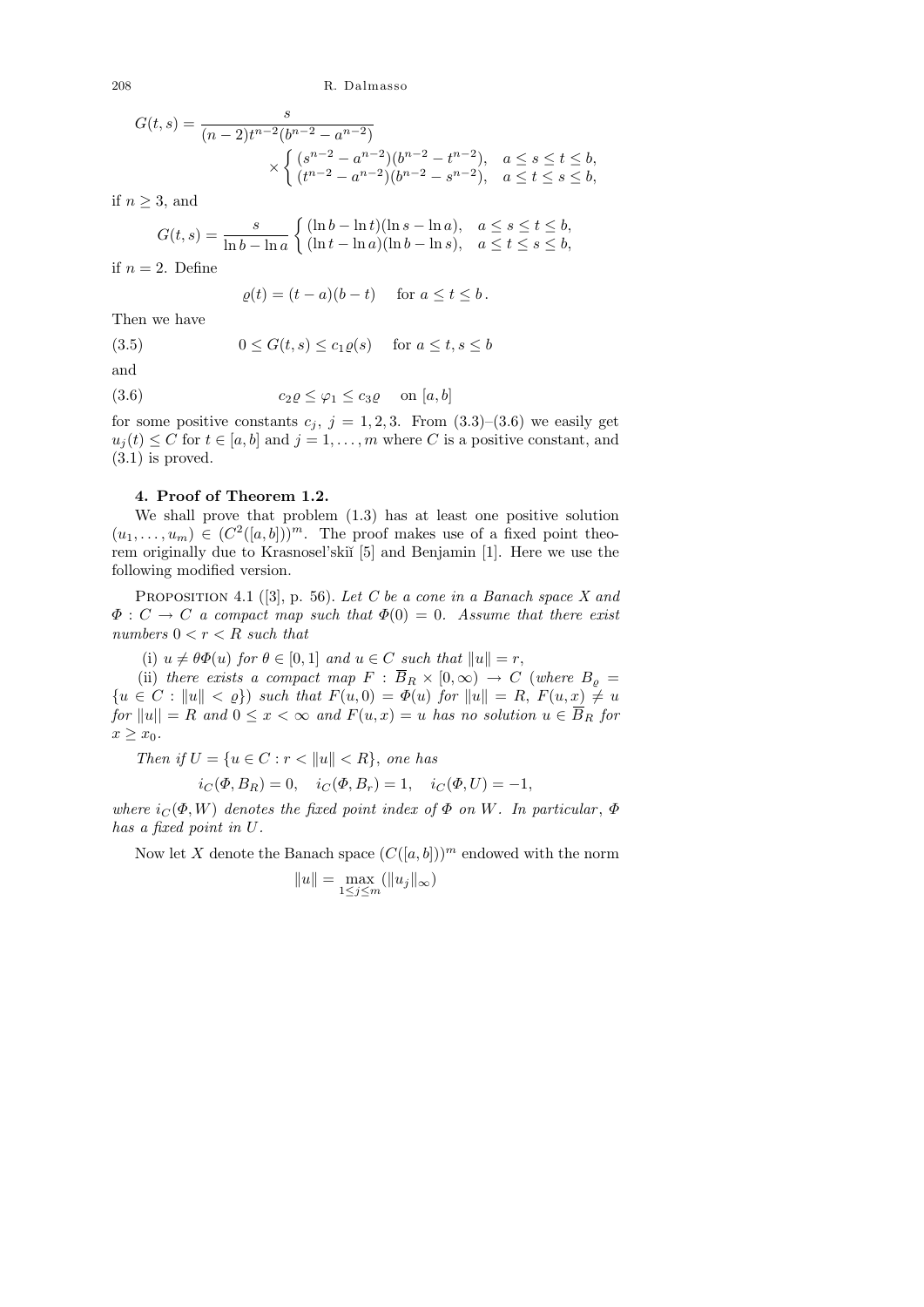where  $u = (u_1, \ldots, u_m)$ . Define the cone

$$
C = \{u \in X : u \ge 0\}
$$

where  $u = (u_1, \ldots, u_m) \geq 0$  means that  $u_j \geq 0$  for  $j = 1, \ldots, m$ . For  $(u, x) \in C \times [0, \infty)$  we define

$$
F(u, x)(t) = (F_2(u, x)(t), \dots, F_m(u, x)(t), F_1(u, x)(t)) \text{ for } t \in [a, b]
$$

where

$$
F_j(u, x)(t) = \int_a^b G(t, s) f_j(u_j(s) + x) \, ds \,,
$$

and

$$
\Phi(u) = F(u,0).
$$

We shall show that the hypotheses of Proposition 4.1 are satisfied. By  $(H_3)$ and (3.5), F maps  $C \times [0, \infty)$  into C. Since G is continuous, it is wellknown that F is compact. (H<sub>1</sub>), (H<sub>3</sub>) and (H<sub>4</sub>) imply that  $f_j(0) = 0$  for  $j = 1, ..., m$ , hence  $\Phi(0) = 0$ .

By (H<sub>4</sub>) we can choose  $r > 0$  such that  $f_j(s) \leq \beta_j s$  for  $0 \leq s \leq r$  and  $j = 1, \ldots, m$ . Suppose that there exist  $\theta \in [0, 1]$  and  $u \in C$  with  $||u|| = r$ such that  $u = \theta \Phi(u)$ . Then

$$
\begin{cases}\n-\Delta u_j = \theta f_{j+1}(u_{j+1}), & j = 1, ..., m-1, \text{ in } (a, b), \\
-\Delta u_m = \theta f_1(u_1), & \text{in } (a, b), \\
u_j(a) = u_j(b) = 0, & j = 1, ..., m.\n\end{cases}
$$

By the Maximum Principle, for each  $j \in \{1, \ldots, m\}$ ,  $u_j > 0$  on  $(a, b)$  or  $u_j \equiv 0$  on [a, b]. Now, if there exists  $i \in \{1, \ldots, m\}$  such that  $u_i \equiv 0$  on [a, b], we easily show that  $u_j \equiv 0$  on [a, b] for  $j = 1, \ldots, m$ . Thus  $u_j > 0$  on  $(a, b)$  for  $j = 1, \ldots, m$ . With the notations of Section 3 we have

$$
\mu_1^m \int_a^b t^{n-1} \varphi_1 u_1 dt = -\mu_1^{m-1} \int_a^b t^{n-1} u_1 \Delta \varphi_1 dt
$$
  
=  $-\mu_1^{m-1} \int_a^b t^{n-1} \varphi_1 \Delta u_1 dt = \mu_1^{m-1} \theta \int_a^b t^{n-1} \varphi_1 f_2(u_2) dt$   
 $\leq \beta_2 \mu_1^{m-1} \int_a^b t^{n-1} \varphi_1 u_2 dt \leq \dots \leq \beta_1 \dots \beta_m \int_a^b t^{n-1} \varphi_1 u_1 dt$ 

and we reach a contradiction because the integrals are nonzero. Thus condition (i) of Proposition 4.1 is satisfied.

By  $(H_2)$ , there exists  $x_0 > 0$  such that

(4.1) 
$$
f_j(s+x) \ge \alpha_j(s+x) \ge \alpha_j s
$$
  
for  $s \ge 0$ ,  $x \ge x_0 > 0$  and  $j = 1, ..., m$ .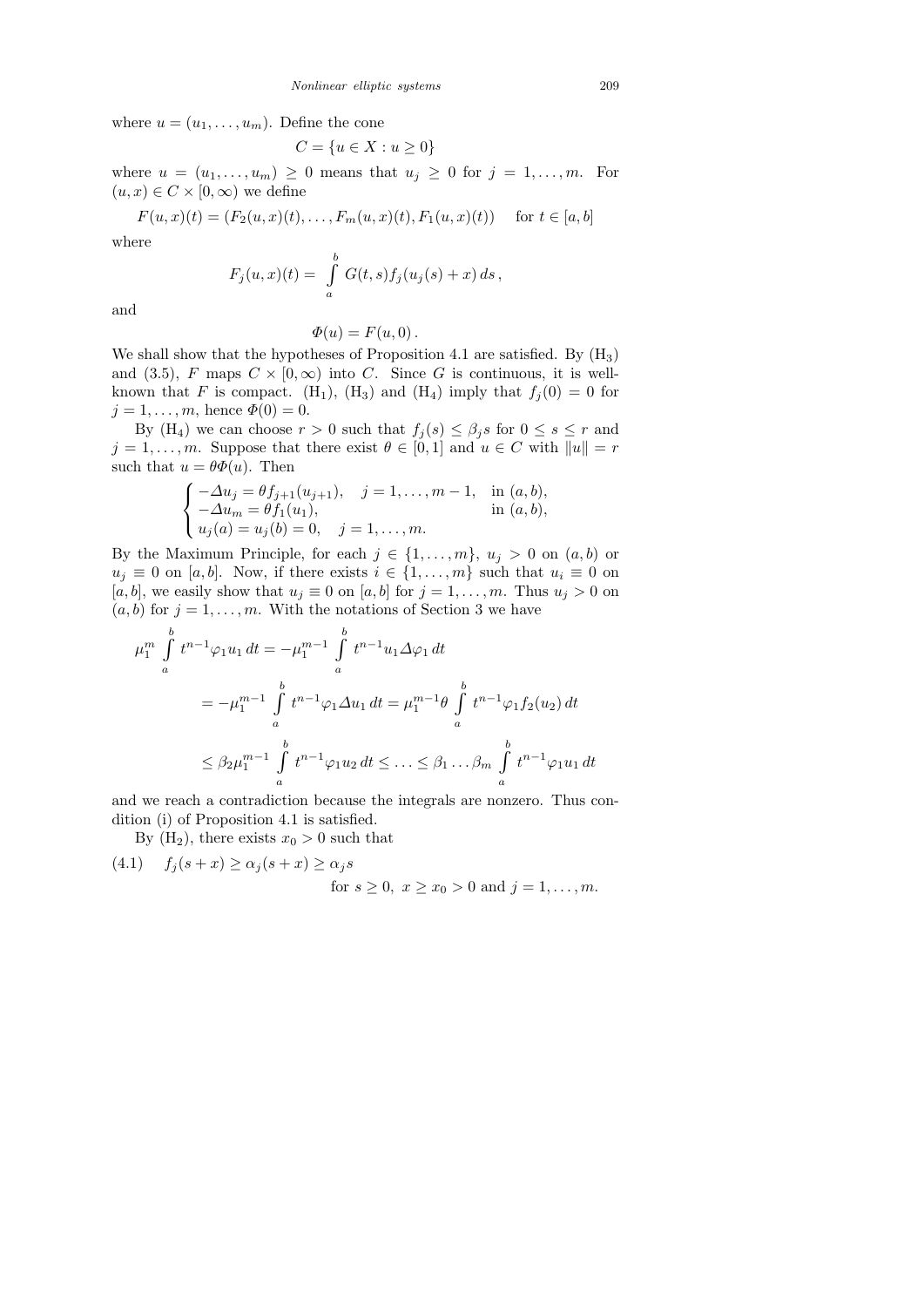We shall show that

(4.2) 
$$
F(u,x) \neq u \quad \text{for all } u \in C \text{ and } x \geq x_0.
$$

Indeed, suppose that there exist  $u \in C$  and  $x \geq x_0$  such that  $F(u, x) = u$ . Then

$$
\begin{cases}\n-\Delta u_j(t) = f_{j+1}(u_{j+1}(t) + x), & j = 1, ..., m-1, \quad t \in (a, b), \\
-\Delta u_m(t) = f_1(u_1(t) + x), & t \in (a, b), \\
u_j(a) = u_j(b) = 0, \quad j = 1, ..., m.\n\end{cases}
$$

If  $u \equiv 0$  then  $f_j(x) = 0$  for  $j = 1, \ldots, m$ , a contradiction to (4.1). Thus  $u \neq 0$ . Therefore  $u_j > 0$  in  $(a, b)$  for  $j = 1, \ldots, m$  as before. Now with the notations of the proof of (3.1) we have

$$
\mu_1^m \int_a^b t^{n-1} \varphi_1 u_1 dt = -\mu_1^{m-1} \int_a^b t^{n-1} u_1 \Delta \varphi_1 dt
$$
  
=  $-\mu_1^{m-1} \int_a^b t^{n-1} \varphi_1 \Delta u_1 dt = \mu_1^{m-1} \int_a^b t^{n-1} \varphi_1 f_2(u_2 + x) dt$   
 $\ge \alpha_2 \mu_1^{m-1} \int_a^b t^{n-1} \varphi_1 u_2 dt \ge \dots \ge \alpha_1 \dots \alpha_m \int_a^b t^{n-1} \varphi_1 u_1 dt$ 

and this yields a contradiction because the integrals are nonzero. Thus (4.2) holds and the third condition of (ii) is satisfied.

Now we note that the constant in (3.1) can be chosen independently of the parameter  $x \in [0, x_0]$  for each fixed  $x_0 \in (0, \infty)$  if we consider positive solutions of (1.3) for the family of nonlinearities  $f_{j,x}(t) = f_j(t+x), t \ge 0$ . Thus we can find a constant  $R > r$  such that

(4.3) 
$$
F(u, x) \neq u
$$
 for all  $x \in [0, x_0]$  and  $u \in C$  with  $||u|| = R$ .

Therefore (4.2) and (4.3) prove the second condition of (ii).

Thus we may apply Proposition 4.1 to conclude that  $\Phi$  has a nontrivial fixed point  $u \in C$ . Using the same arguments as before we can show that any nontrivial fixed point of  $\Phi$  in C yields a positive solution of (1.3) in  $(C^2([a, b]))^m$ . The proof of the theorem is complete.

5. Proof of Theorem 1.3. Since the proof makes use of similar arguments we only prove (i). Let  $(u_1, \ldots, u_m) \in (C^2(\overline{\Omega(a, b)}))^m$  be a positive solution of (1.1), whether radial or not. With the notations of Section 3 we show as before that

$$
\mu_1^m \int\limits_{\Omega} \varphi_1 u_1 dx = -\mu_1^{m-1} \int\limits_{\Omega} u_1 \Delta \varphi_1 dx
$$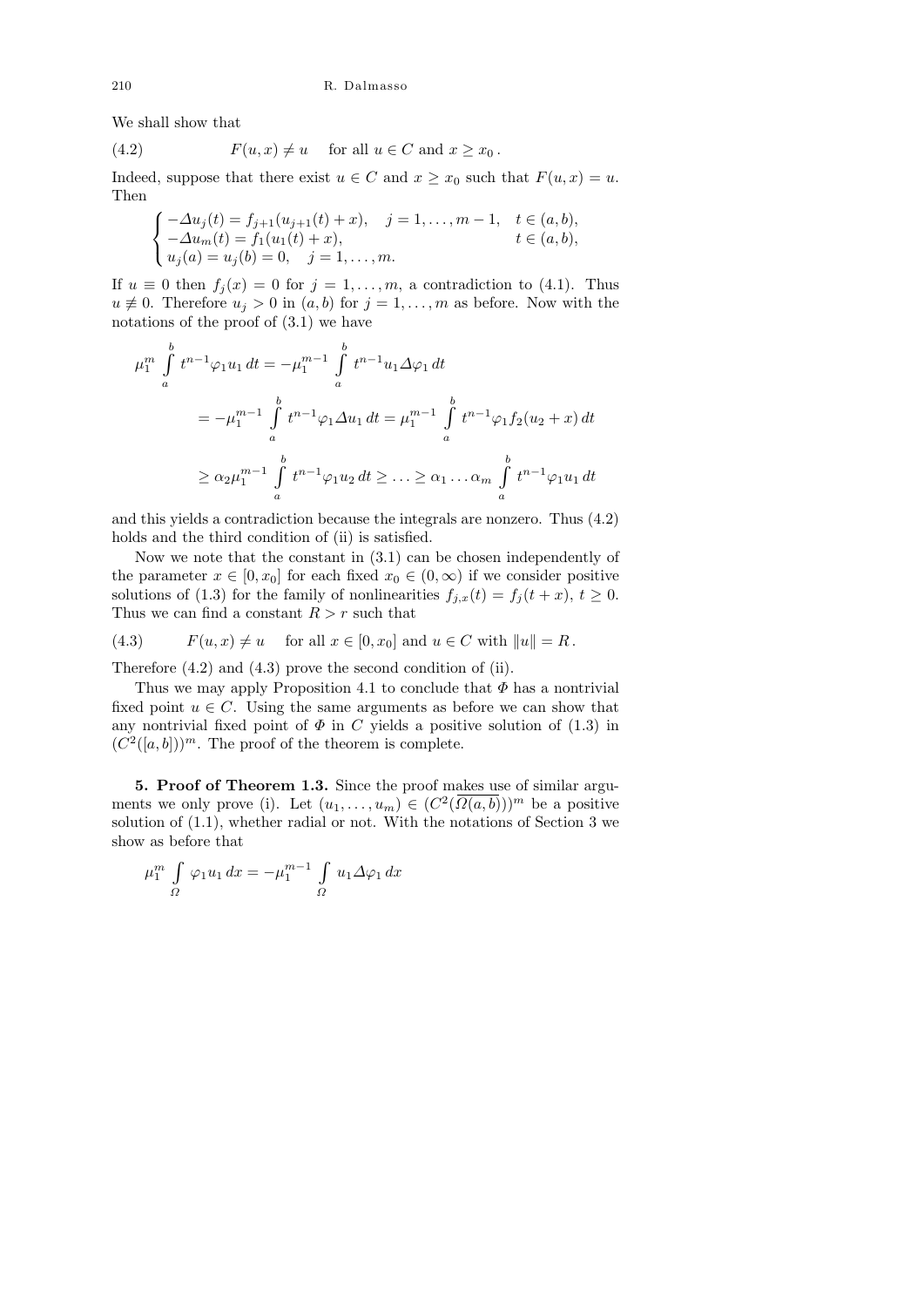$$
= -\mu_1^{m-1} \int_{\Omega} \varphi_1 \Delta u_1 dx = \mu_1^{m-1} \int_{\Omega} \varphi_1 f_2(u_2) dx
$$
  
>  $\gamma_2 \mu_1^{m-1} \int_{\Omega} \varphi_1 u_2 dx > \dots > \gamma_1 \dots \gamma_m \int_{\Omega} \varphi_1 u_1 dx$ 

and this yields a contradiction because the integrals are nonzero.

6. A qualitative result. In this section we give a qualitative result for positive solutions (whether radial or not)  $(u_1, \ldots, u_m) \in (C^2(\overline{\Omega(a, b)}))^m$  of the problem

(6.1) 
$$
\begin{cases}\n-\Delta u_j = f_{j+1}(u_{j+1}), & j = 1, ..., m-1, \text{ in } \Omega(a, b), \\
-\Delta u_m = f_1(u_1) & \text{ in } \Omega(a, b), \\
u_j = 0 & \text{ on } |x| = b \text{ for } j = 1, ..., m,\n\end{cases}
$$

where the functions  $f_j$  satisfy

(H<sub>5</sub>)  $f_j \in C^1$  and  $f'_j \ge 0$  for  $j = 1, ..., m$ .

The following theorem is an extension to systems of a theorem obtained by B. Gidas, W.-M. Ni and L. Nirenberg (see [4], Theorem 2, p. 210).

THEOREM 6.1. Assume  $(H_5)$ . Let  $(u_1, \ldots, u_m) \in (C^2(\overline{\Omega(a,b)}))^m$  be a positive solution of (6.1). Then

$$
x\cdot \nabla u_j(x) < 0 \quad \text{for } \frac{a+b}{2} \leq |x| < b \text{ and } j = 1, \dots, m \, .
$$

Proof. The proof makes use of a lemma proved by W. C. Troy  $([8],$ Lemma 4.3, p. 408). We note that, with the notations of Lemma 4.3 in  $[8]$ , the condition  $u_i \equiv 0$  on  $\partial\Omega$  for  $i = 1, \ldots, n$  is not needed: we only need  $u_i \equiv 0$  on  $\partial\Omega \cap \{x \in \mathbb{R}^n : x_1 > \lambda_1\}$  for  $i = 1, \ldots, n$ . Then the proof is the same as in the scalar case (see [4]).

R e m a r k 6.1. Note that, as in the scalar case, no condition is imposed on the boundary  $|x| = a$  and the result holds without any sign condition on the  $f_j$ .

### **References**

- [1] T. B. B en jamin, *A unified theory of conjugate flows*, Philos. Trans. Roy. Soc. 269 A (1971), 587–643.
- [2] Ph. Clément, D. G. de Figueiredo and E. Mitidieri, *Positive solutions of semilinear elliptic systems*, Comm. Partial Differential Equations 17 (1992), 923–940.
- [3] D. G. de Figueiredo, P.-L. Lions and R. D. Nussbaum, A priori estimates and *existence of positive solutions of semilinear elliptic equations* , J. Math. Pures Appl. 61 (1982), 41–63.